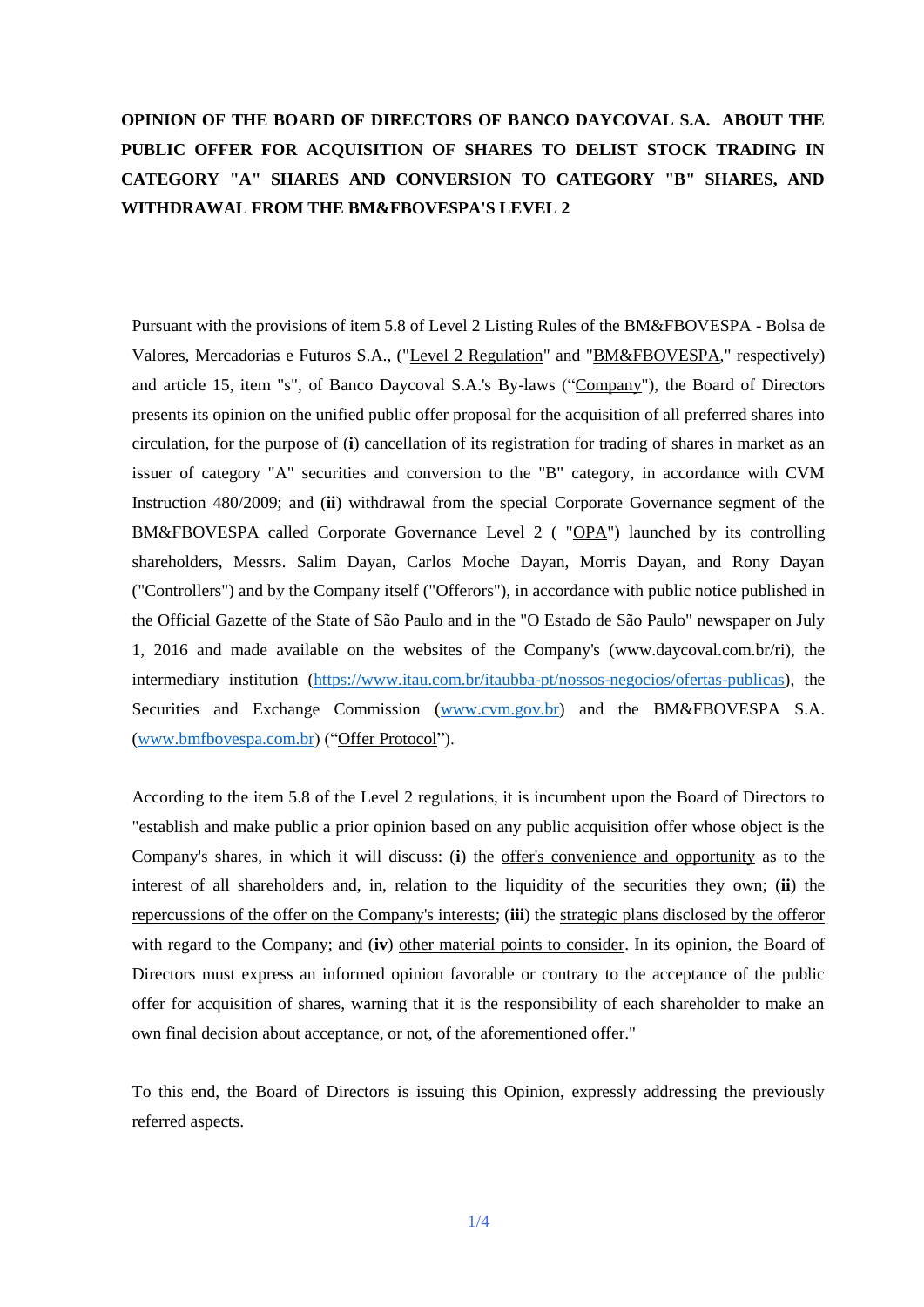# **I – Convenience and opportunity of the OPA as to the interest of all shareholders, and in relation to the liquidity of the securities they own**

The OPA will result in the withdrawal of the Company from the special Level 2 segment of the BM&FBOVESPA and, in the event of the acceptance of more than 2/3 of owners of the outstanding shares, will permit the conversion of the Company's shares from Category "A" to Category "B". The conversion of the Company's registration with the CVM will lead to the halt of the trading of the Company's shares on the BM&FBOVESPA or any other regulated trading environment, significantly limiting the ability of shareholders to trade these shares.

Nevertheless, the Company's shares never have been part of a stock index and have, historically, demonstrated reduced liquidity, so that the OPA in question presents itself as a liquidity opportunity for current shareholders, who may sell off the shares they own to the Offerors.

In this sense, it is important to highlight that Banco Santander, selected from the submission of a three-name list as required by the Level 2 Regulation and the Company's By-laws, prepared an appraisal report to support the fair pricing of the Company's shares for the purposes of the OPA ("Appraisal Report").

In accordance with the Appraisal Report, it was concluded that the economic value method calculated by the Dividend Discount Model (DDM) appraisal methodology would be best suited to estimate the fair price of the Company's shares, because it permits analysis of future results of the Company's operations.

In this sense, the Appraisal Report attributed the shares subject to the OPA a value between R\$ 6.88 (six reais and eighty-eight centavos) and R\$ 7.56 (seven reais and fifty-six centavos). The price per share offered by the Controllers is R\$ 9.08 (nine reais and eight centavos), about 25% above the midpoint of the range determined by the Appraisal Report.

For its part, the price per share before payment of interest on shareholders' equity by the Company (as per the shareholders announcement of June 30, 2015, the shareholders announcement of September 30, 2015, the shareholders announcement of December 29, 2015, the shareholders announcement March 31, 2016 and the shareholders announcement of June 30, 2016), equivalent to R\$ 10.00 (ten reais), is approximately 39% (thirty-nine percent) higher than the average value of the range determined by the Appraisal Report.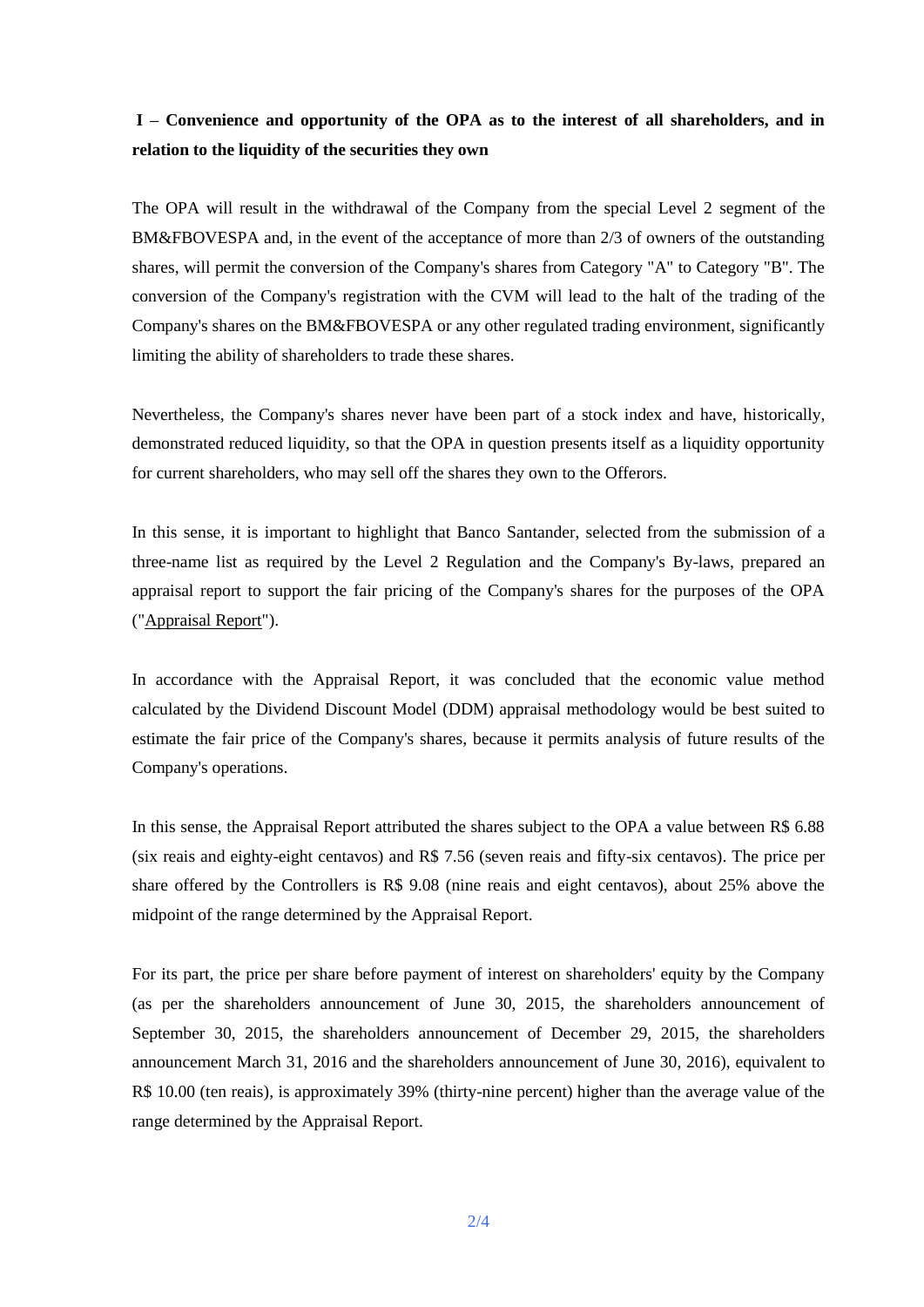In view of the above, the OPA is shown to be timely and convenient for shareholders, because it gives them an opportunity to sell their shares, otherwise notable for low liquidity, at a value substantially higher than their fair price, as indicated by the Appraisal Report prepared by Banco Santander.

#### **II-Repercussions of the OPA on the Company's interests**

As reported by the Controllers in correspondence disclosed through a Material Fact published June 24, 2015, the Company does not intend, in the near future, to access the stock market to issue shares to finance its activities; therefore, maintenance of a securities registration issuer certificate implies an unnecessary expenditure of funds that could be better allocated towards fulfillment of the Company's corporate goals.

Thus, the conversion of the Company's registration with the CVM to Category "B" and its withdrawal from BM&FBOVESPA's Level 2 are measures that are consistent with the Company's interests, considering that the maintenance of its Category "A" registration does not satisfy any purpose, requiring the Company to incur costs that today are unnecessary for maintaining its activities.

For this reason, the Company itself figures as Offeror, as permitted under art. 4, § 4, of Law 6.404/1976 ("Brazilian Corporations Law"), observing that its acquisitions, of course, will be conducted in line with the provisions of the aforementioned Law. Additionally, the Company's participation as offeror will be limited to: (a) the balance of its profits or reserves, pursuant to the provisions of art. 30, § 1, line "b" of the Brazilian Corporations Law; and (b) 50% (fifty percent) of the value of the Offer, applying the lower of these limits to determine the number of shares that will be acquired by the Company

In this respect, we are reiterating the understanding already adopted previously by the Board of Directors upon submission of subject to the Extraordinary Shareholders Meeting held June 24, 2015, in the sense that the Company's participation as offeror will make its capital structure more efficient, benefiting all of the Company's shareholders, including the minority shareholders that decide not to sell their shares through the OPA for Conversion of Registration.

Also important is that the OPA for Conversion of Registration does not imply early maturity of any obligations assumed by the Company.